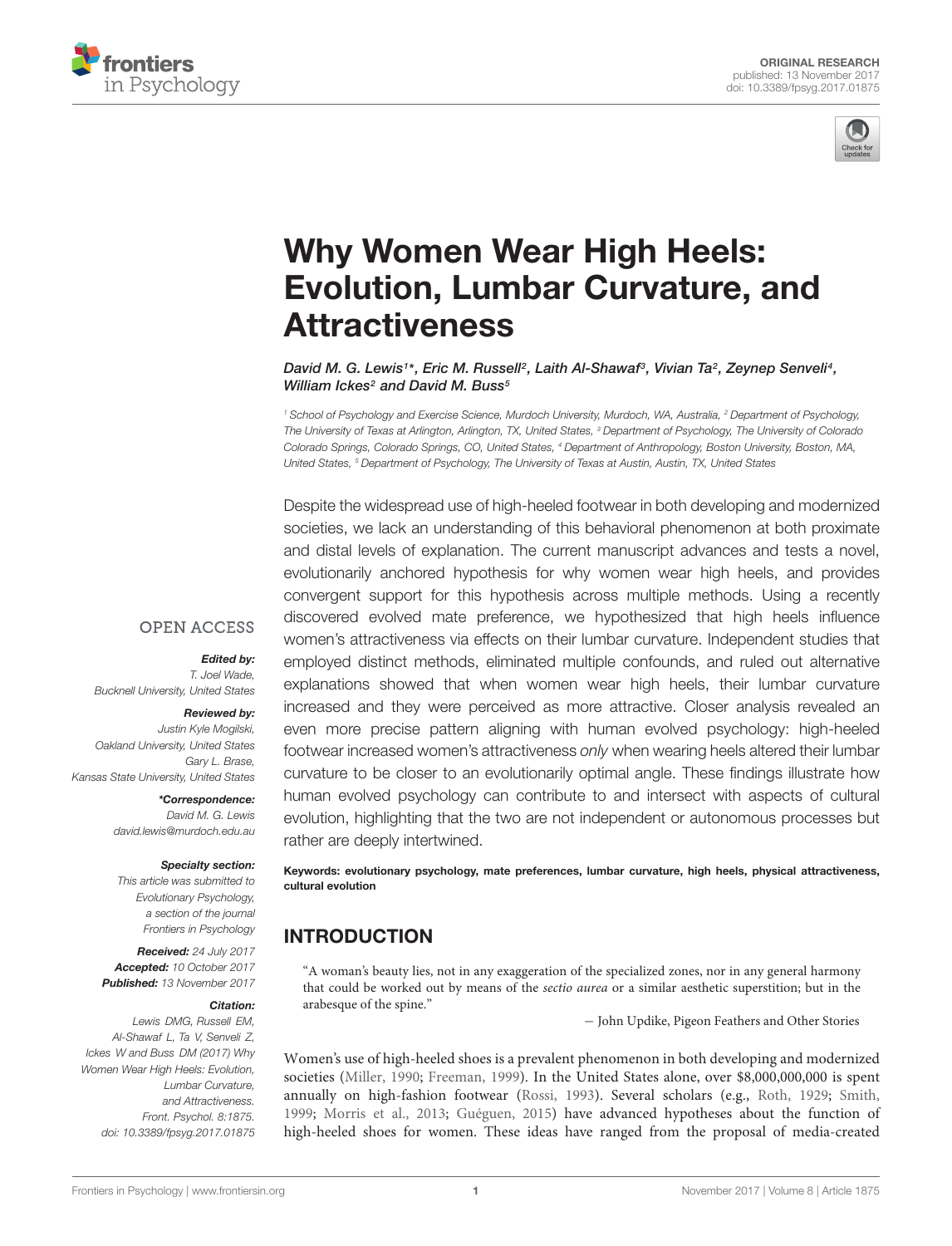associations between high heels and sexuality (e.g., [Smith,](#page-6-4) [1999\)](#page-6-4) to influences on specific biomechanical properties on women's gait (e.g., [Morris et al.,](#page-6-5) [2013\)](#page-6-5). However, these scholars have either not empirically tested their ideas or have found results suggesting that the reasons women wear high heels do not include the one they hypothesized (e.g., see [Morris et al.,](#page-6-5) [2013;](#page-6-5) [Guéguen,](#page-6-6) [2015\)](#page-6-6). In short, despite the widespread prevalence of high heels, the reasons why women wear high heels are not well understood.

Recent research by [Lewis et al.](#page-6-7) [\(2015\)](#page-6-7) may provide insight into this unexplained phenomenon. [Lewis et al.](#page-6-7) [\(2015\)](#page-6-7) took into consideration an adaptive problem uniquely faced by bipedal hominin females: (1) a forward shifting center of mass during pregnancy, and (2) a morphological adaptation that evolved to solve this adaptive problem: wedging in women's third-tolast lumbar vertebra [\(Whitcome et al.,](#page-6-8) [2007\)](#page-6-8). These researchers reasoned that ancestral women who possessed an intermediate degree of vertebral wedging would have experienced important fitness benefits, such as being able to sustain multiple pregnancies without suffering spinal injury and being able to forage longer into pregnancy. The fitness benefits experienced by these women, in turn, would have created selective conditions for the evolution of a male mate preference for such women. Ancestrally, a woman's lumbar curvature would have been a reliable, observable cue to her vertebral wedging [\(George et al.,](#page-6-9) [2003\)](#page-6-9). Based on this, [Lewis et al.](#page-6-7) [\(2015\)](#page-6-7) hypothesized that men have an evolved mate preference for a lumbar angle of approximately  $45.5° - a$ value that cues the ability to shift the gravid center of mass back over the hips and simultaneously avoids the adaptive problems of excessive lumbar curvature (hyperlordosis) and insufficient lumbar curvature (hypolordosis). In support of their hypothesis, [Lewis et al.](#page-6-7) [\(2015\)](#page-6-7) found that men's attraction toward women peaks at this angle – the optimal angle for helping ancestral women mitigate the biomechanical costs of a bipedal fetal load and minimizing the likelihood of both hyperlordosis and hypolordosis.

If lumbar curvature is an important attractiveness cue, and women possess psychological mechanisms to enhance their physical appearance (see [Singh and Bronstad,](#page-6-10) [1997\)](#page-6-10), then we might expect women to attempt to manipulate their lumbar curvature in ways that increase perceptions of their attractiveness. Independently, researchers interested in biomechanics and ergonomics have proposed that high-heeled shoes increase lumbar curvature (e.g., [Lee et al.,](#page-6-11) [2001\)](#page-6-11). Together, these ideas yield a novel hypothesis about why women wear high heels: women may increase their attractiveness by manipulating their lumbar curvature with high-heeled shoes.

To test this hypothesis, we conducted two independent studies, one using archival photos from the Internet, and the second employing a controlled, laboratory-based design.

## STUDY 1

## Introduction

#### High Heels and Lumbar Curvature

To date, findings bearing on the relationship between lumbar curvature and high-heeled footwear have been equivocal [\(Russell,](#page-6-12)

[2010\)](#page-6-12). They have been based on small samples (e.g., 11 participants), employed measures with low validity [\(Fedorak](#page-6-13) [et al.,](#page-6-13) [2003\)](#page-6-13), and produced mixed results (e.g., [Snow and](#page-6-14) [Williams,](#page-6-14) [1994\)](#page-6-14). As such, although the belief that high-heeled shoes are associated with greater lumbar curvature is widespread, reliable evidence supporting this relationship is lacking (see [Russell,](#page-6-12) [2010](#page-6-12) for a review). The first purpose of this study was therefore to investigate the relationship between wearing high heels and lumbar curvature.

#### High Heels, Lumbar Curvature, and Attractiveness

[Lewis et al.'](#page-6-7)s [\(2015\)](#page-6-7) research establishes the importance of lumbar curvature as an attractiveness cue, but to date no studies have concurrently measured women's lumbar curvature and attractiveness as a function of high-heeled footwear usage. The second central purpose of Study 1 was therefore to establish whether women are perceived as more attractive when they wear high heels.

## Materials and Methods

This study was carried out in accordance with the recommendations of The University of Texas at Austin Institutional Review Board. In accordance with the Declaration of Helsinki, all participants provided informed consent. Because data were collected online, participants indicated their consent electronically in lieu of providing a written signature. All participants indicated their consent in this manner, and the protocol was approved by The University of Texas Institutional Review Board.

#### Photographic Stimuli

Photographs of women wearing high-heeled and flat-soled shoes were downloaded from publically accessible websites on the Internet (links available upon request). Because individual differences in physical attractiveness are large enough to render undetectable any between-individual effects of high-heeled shoes on attractiveness (e.g., comparing the attractiveness of one woman in flats to another woman in heels), we employed a within-woman design. This required us to find images on the Internet of the same woman photographed twice, once in heels and once in flats. We also needed to be able to assess the women's lumbar curvature, which can only be measured from the side, as in profile photographs. These constraints resulted in celebrity females representing an ideal source of data; a sufficiently wide selection of photographs of celebrity females was available on the Internet to identify two photographs of each woman, once in heels and once in flats, and both in profile. For each celebrity, we selected the first profile images that a Google search produced of the woman in heels and flats, respectively. We completed this procedure for 15 different female celebrities (list available upon request), resulting in a total stimulus set of 30 images.

## Lumbar Curvature Measurements

We measured the women's lumbar curvature by superimposing a virtual protractor tool (Screen Protractor, Iconico, Inc.) on a line parallel to the top of the lower back and a line parallel to the top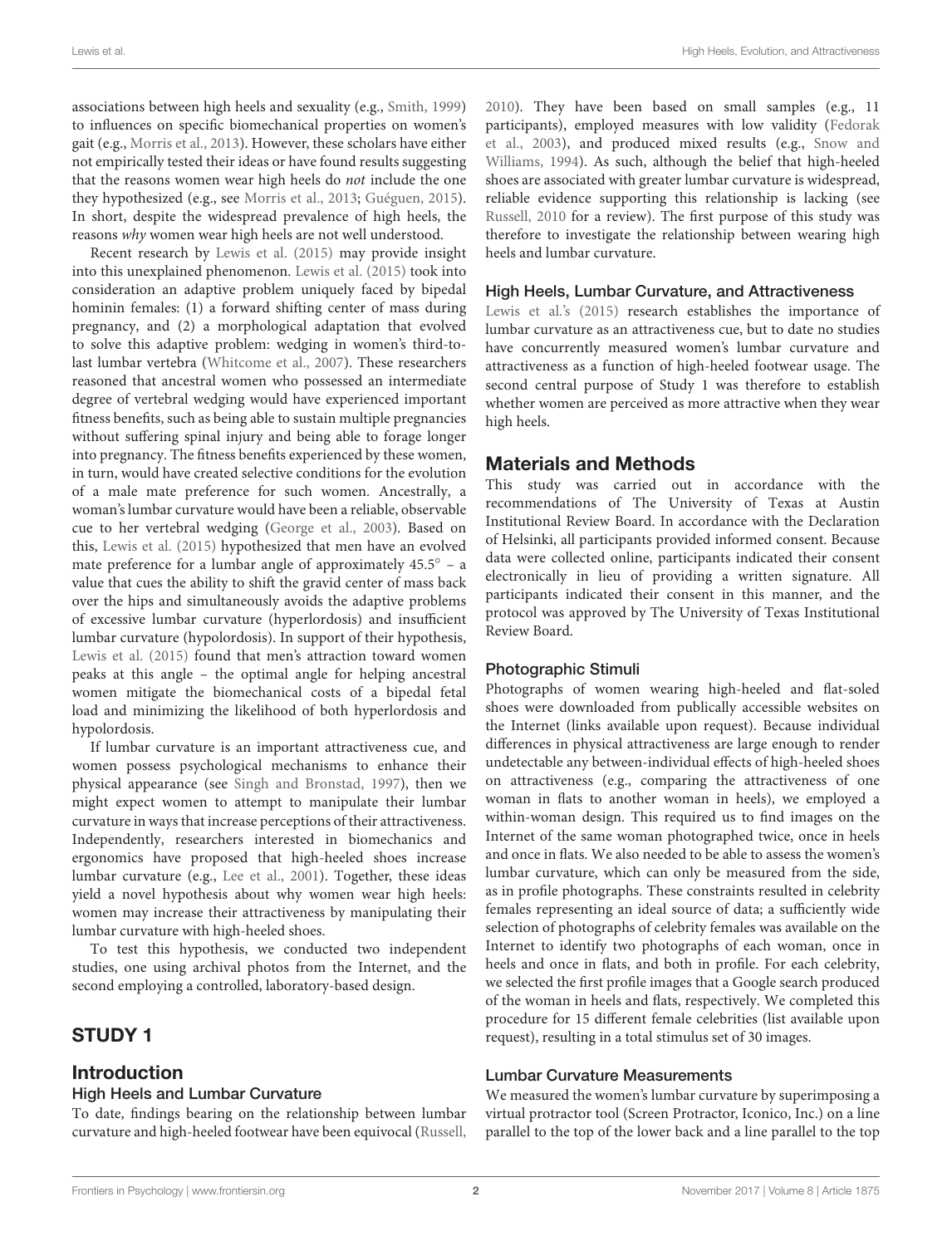of the buttocks, an operationalization of lumbar curvature used in clinical orthopedic settings (e.g., see [George et al.,](#page-6-9) [2003\)](#page-6-9).

#### Raters and Attractiveness Assessments

One hundred twenty-six men ( $M_{\text{age}} = 19.77$ ,  $SD_{\text{age}} = 4.00$ , range  $= 17-52$ ) rated the attractiveness of the photographic stimuli. Raters were randomly assigned to either view the 15 targets wearing flat-soled shoes or to view the 15 targets wearing high-heel shoes. The images were displayed in random order to the raters, who rated the attractiveness of each target on a 10-point scale (1 = extremely unattractive,  $10 =$  extremely attractive).

## **Results**

First, we set out to test whether the women's lumbar curvature was greater while wearing high-heeled shoes than while wearing flat-soled shoes. A paired-samples t-test revealed that women's lumbar curvature in high-heeled shoes ( $M = 43.37$ ,  $SD = 9.06$ ) was greater than their lumbar curvature in flat-soled shoes  $(M = 30.64, SD = 7.71), t(14) = 4.48, p = 0.001, d = 1.16.$ Second, we tested whether the women were perceived as more attractive in high heels than in flats. The women were perceived as more attractive when they were wearing high heels  $(M = 7.37,$  $SD = 0.69$ ) than when they were in flats ( $M = 6.47$ ,  $SD = 1.11$ ),  $t(14) = 3.10, p = 0.008, d = 0.94.$ 

## STUDY 2

## Introduction

The findings from Study 1 provide the first simultaneous evidence of the relationships between (1) high heels and lumbar curvature and (2) high heels and physical attractiveness. However, these results were based on photographs that differed not only in the women's footwear, but also in many other variables that influence women's physical appearance (e.g., cosmetics, revealing nature of clothing). Consequently, the relationship observed in Study 1 between donning high heels and being perceived as more attractive carries with it the attendant concerns about directionality and the third variable problem. Based on these Study 1 limitations, we conducted a second, controlled, laboratory-based study to better isolate and establish (1) the effect of high heels on lumbar curvature, (2) the relationship between high heels and attractiveness, and (3) the role that lumbar curvature plays in the high heels-attractiveness relationship.

## Why High Heels Increase Attractiveness

Other researchers have proposed that high-heeled shoes increase women's attractiveness, but have either neglected to explain why they increase attractiveness (e.g., [Roth,](#page-6-3) [1929;](#page-6-3) [Smith,](#page-6-4) [1999\)](#page-6-4), or have advanced hypotheses that are not consistent with extant data. For example, [Morris et al.](#page-6-5) [\(2013\)](#page-6-5) hypothesize that high heels increase women's attractiveness through their effects on specific biomechanical properties of women's gait. Consistent with the notion that high heels increase women's attractiveness, [Morris](#page-6-5) [et al.](#page-6-5) [\(2013,](#page-6-5) p. 180) found that women were perceived as more

attractive in heels. However, they found "no consistent pattern of correlations between the biomechanical measures and the judgements of attractiveness of the individual walkers." [Guéguen](#page-6-6) [\(2015\)](#page-6-6) subsequently purported to test Morris and colleagues' hypothesis. Guéguen conducted multiple studies documenting a link between (1) women wearing high heels and (2) men engaging in behaviors thought to be indicators of increased attraction. For example, in two studies, he demonstrated that men were more likely to be willing to participate in a survey when the solicitation to participate came from a woman wearing high heels rather than flat-soled shoes. Importantly, he obtained these results using women who were "stationed" in front of a retail store and asked passers-by to participate – he obtained these results without gait cues. [Morris et al.'](#page-6-5)s [\(2013\)](#page-6-5) and [Guéguen'](#page-6-6)s [\(2015\)](#page-6-6) findings that high heels increase attractiveness in the absence of gait cues provide strong evidence that the gait hypothesis, even if partially correct, cannot account for high heels' effect on women's attractiveness when gait cues are absent. There must be other reasons that high heels increase women's attractiveness, which, as yet, have not been identified.

The lumbar curvature hypothesis represents one potential explanation. Moreover, the lumbar curvature hypothesis yields unique, specific a priori predictions about the effect of high heels on women's attractiveness. Whereas other hypotheses generate the general prediction that women will be perceived as more attractive when they wear high heels, the lumbar curvature hypothesis offers a more nuanced set of predictions. Men do not simply prefer greater lumbar curvature. Rather, [Lewis et al.](#page-6-7) [\(2015\)](#page-6-7) document that men's attraction to women increases as women's lumbar curvature approaches a proposed theoretically optimum value—45.5°. If men are attracted to women in high heels partly because heels influence women's lumbar curvature, then we should expect high heels to increase women's attractiveness only when wearing heels shifts their lumbar curvature closer to the theoretical optimum, but not when the heels shift curvature away from this optimum.

To test these predictions, control for other potential highheel-related influences on attractiveness, and rule out alternative hypotheses, we conducted a second, controlled, laboratory-based study.

## Materials and Methods

This study was carried out in accordance with the recommendations of The University of Texas at Arlington institutional review board. In accordance with the Declaration of Helsinki, all participants provided informed consent. Because data were collected online from rater participants, they indicated their consent electronically in lieu of providing a written signature. All model participants provided written informed consent. The protocol was approved by The University of Texas at Arlington institutional review board.

#### **Participants**

Fifty-six women ( $M_{\text{age}} = 19.36$ ,  $SD_{\text{age}} = 1.77$ , age range = 18-26) were recruited from a large public university in the Southwestern United States and received partial course credit for their participation.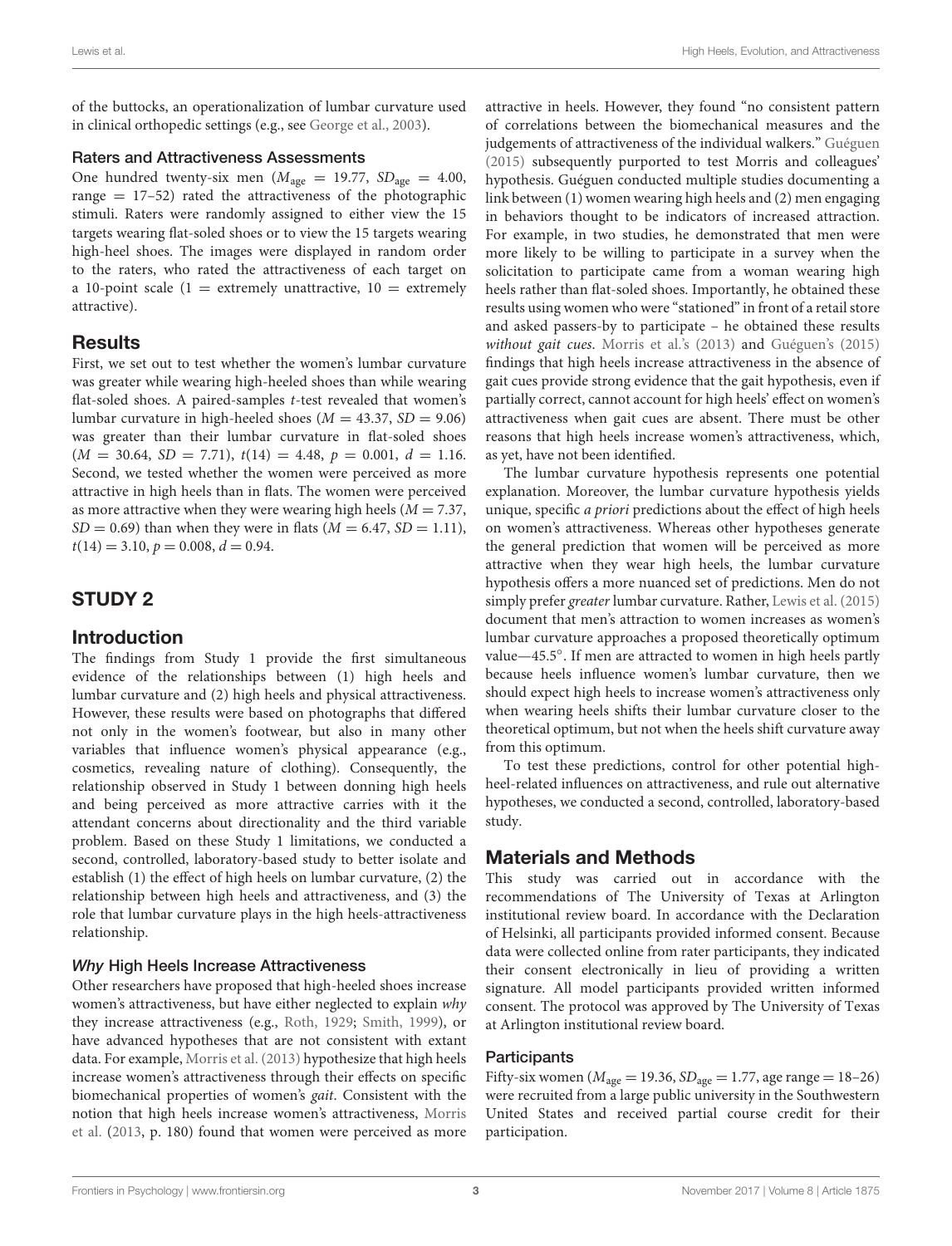

<span id="page-3-1"></span>woman are paired here, but all 112 study photographs – one of each of the 56 women in flats and one of each woman in heels – were presented individually and in random order, with order randomized anew for each participant.

#### Procedure

Participants were instructed to come to their scheduled lab session in form-fitting clothing (e.g., tight jeans, yoga pants, non-baggy tee-shirts) with a pair of their own flat-soled shoes (e.g., tennis shoes). Upon arrival at the laboratory, participants were greeted by a research assistant and told that they would be participating in a study examining female appearances. Participants were taken individually to a private room to be photographed. Two photographs were taken of each participant, once in flat-soled shoes and once in heeled footwear<sup>[1](#page-3-0)</sup>. For each photograph, the assistant instructed the participant to stand against the wall with the right side of her body facing the wall. The assistant then took a full-body profile photograph. The same instructions were used for both photographs.

#### Photographic Stimuli

We generated a stimulus set of two images for each female participant. One image was generated from the photo of the woman in heels and the other was generated from her photo in flat-soled shoes (**[Figure 1](#page-3-1)**).

To maintain participant confidentiality in the images presented to the independent sample of male raters, we deleted from each photo the portion of the woman's body above the shoulders using the cropping tool in Adobe Photoshop. We also cropped the photos at the height of the women's ankles. This was a critical part of study design for several reasons. First, if men exhibit a preference for women's height, and heels modify women's height, then any potential relationship between high-heeled shoes and women's attractiveness could be attributable to the effect of heels on their height. Similarly, if long legs are a cue to youth [\(Sear et al.,](#page-6-15) [2004\)](#page-6-15), men have a preference for such cues in women [\(Swami et al.,](#page-6-16) [2006;](#page-6-16) [Kiire,](#page-6-17) [2015\)](#page-6-17) and high heels increase the distance between the floor and the top of the leg, then any heels-attractiveness link could potentially result from these relationships. Cropping the photographs at the women's ankles – which results in the two images of each woman having the same height and leg length – eliminates both of these potential confounds. Second, if men are attracted to high-heeled shoes themselves, independent of the effects they have on other elements of female appearance such as lumbar curvature, then the inclusion of the footwear in the photographic stimuli could influence perceptions of the women's attractiveness.

#### Raters and Attractiveness Assessments

Eighty-two men ( $M_{\text{age}} = 20.14$ ,  $SD_{\text{age}} = 2.43$ , range = 17-31) rated the attractiveness of the photographic stimuli. These participants completed the rating task online and viewed all 112 images in random order, with order randomized anew for each rater. The participants rated the attractiveness of the woman depicted in each photograph on a 10-point scale  $(1 =$  extremely unattractive,  $10 =$  extremely attractive).

## Lumbar Curvature Measurements

We measured women's lumbar curvature following the same protocol as in Study 1.

#### **Results**

#### Data Preparation

On average, women's lumbar curvature increased in high-heeled shoes ( $M = 38.63$ ,  $SD = 6.61$ ) relative to flat-soled shoes  $(M = 36.45, SD = 6.73)$ , paired-samples  $t(54) = 3.71, p < 0.001$ ,  $d = 0.50$ . Within the data set, we identified three outliers who exhibited high heels-induced changes in lumbar curvature more than 2.5 standard deviations from the mean (e.g., a 10◦ decrease in lumbar curvature). We can only speculate about why high heels had such anomalous effects for these three women (e.g., they may have had very little experience wearing heels), but these aberrant data points were excluded from subsequent analyses. We computed attractiveness difference scores by subtracting each woman's mean attractiveness rating while wearing flat-soled shoes from her mean attractiveness rating in heels. For lumbar curvature, the relevant variable was not the value of the curvature difference per se, but rather whether wearing high heels shifted the woman's lumbar curvature closer to or further from the theoretical optimum of 45.5◦ proposed by [Lewis et al.](#page-6-7) [\(2015\)](#page-6-7). To capture this construct, we computed the absolute difference between 45.5◦ and the woman's lumbar curvature in (1) flat-soled

<span id="page-3-0"></span><sup>1</sup>Because it was possible that not all participants owned high heels, and to control for differences in the heels they might have supplied, we provided all participants with standardized high-heeled shoes that measured 5" from the sole to the tip of the heel. Participants were able to select the appropriate size of shoes for their feet.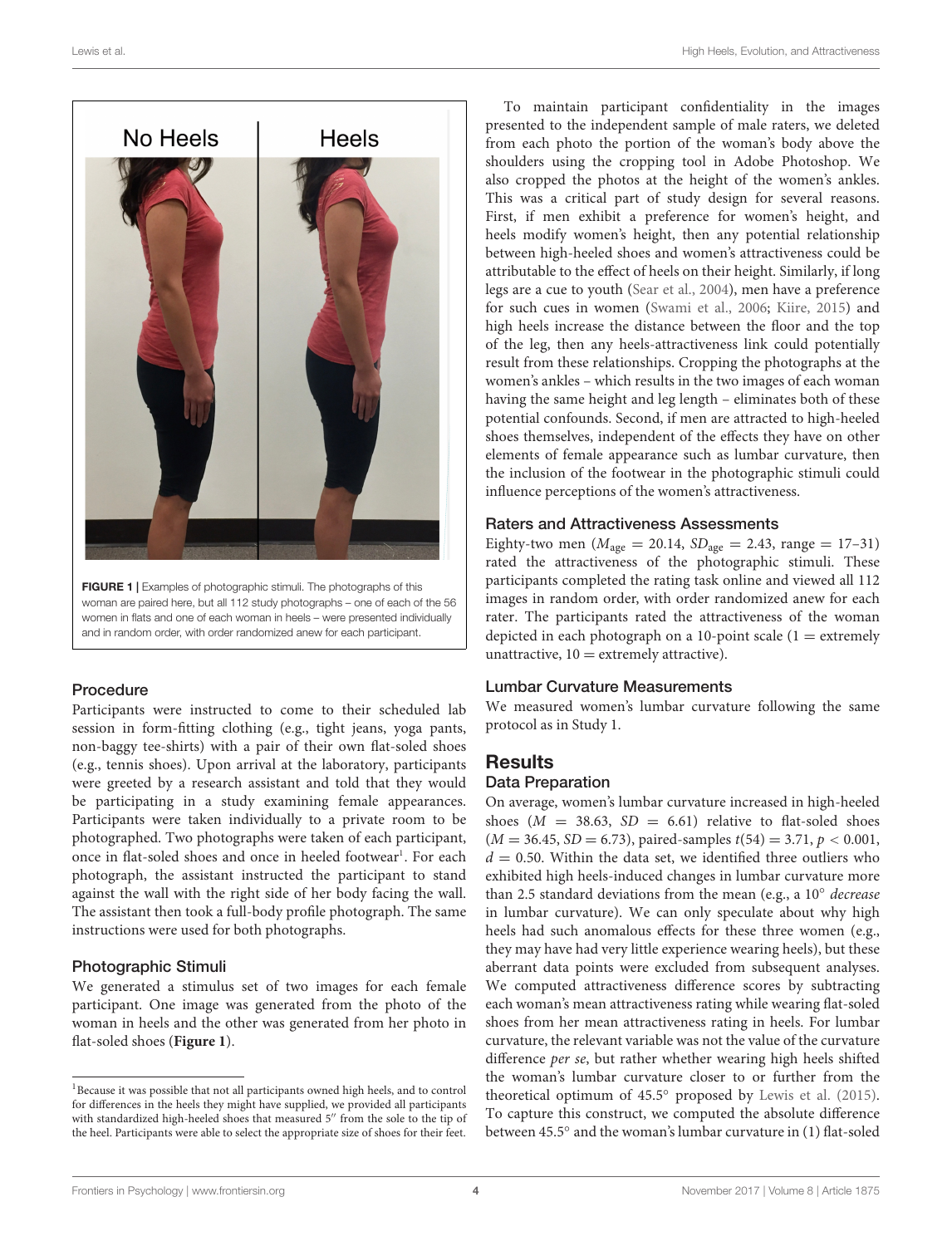

<span id="page-4-0"></span>shoes and (2) high-heeled shoes, and then subtracted 2 from 1. A positive value on this index indicated that the woman's lumbar curvature was closer to optimum in heels, whereas a negative value indicated that the woman's lumbar curvature was further from optimum in heels.

#### Statistical Analysis

In high heels, women on average exhibited approximately 2° greater lumbar curvature ( $M_D = 2.41$ ,  $SE_D = 0.48$ ),  $t(51) = 5.00$ ,  $p < 0.001$ ,  $d = 0.69$ , and were perceived to be more attractive  $(M_D = 0.12, SE_D = 0.03), t(51) = 3.73, p < 0.001, d = 0.52.$ However, these results are not sufficient to test the prediction uniquely generated by the lumbar curvature hypothesis: that high heels' influence on women's attractiveness is contingent on whether wearing heels shifts the women's lumbar curvature closer to optimum. An independent-samples t-test indicated that the effect of heels on women's attractiveness differed depending on whether the women's lumbar curvature was closer to or further from optimum in heels,  $t(50) = 2.73$ ,  $p = 0.009$ ,  $d = 0.84$ . Wearing high heels increased attractiveness only among those women for whom wearing heels shifted their lumbar curvature closer to optimum  $(M_D = 0.17, SE_D = 0.03)$ ,  $t(36) = 4.95$ ,  $p$  < 0.001,  $d$  = 0.82; high heels were not associated with increased attractiveness among women whose lumbar curvature was further from optimum in heels ( $M_D = -0.01$ ,  $SE_D = 0.06$ ),  $t(14) = -0.17, p = 0.87, d = 0.04$  (**[Figure 2](#page-4-0)**).

## **DISCUSSION**

The current studies provide convergent evidence across methods and independent samples of a previously untested hypothesis about why women wear high heels. These studies provide the first documented evidence of high-heeled shoes' concurrent effects on women's lumbar curvature and attractiveness, and reveal

a precise, lumbar curvature-dependent effect of high heels on women's attractiveness.

The current findings not only align tightly with a priori hypotheses generated based on evolutionary reasoning, but the design of Study 2 also intrinsically rules out several alternative hypotheses that appeal to folk psychology but have not been empirically substantiated. For example, the current findings cannot be attributed to the effect of high heels on women's height or leg length (see [Sear et al.,](#page-6-15) [2004;](#page-6-15) [Swami et al.,](#page-6-16) [2006;](#page-6-16) [Kiire,](#page-6-17) [2015\)](#page-6-17). The cropping of the Study 2 photographs resulted in uniform heights and leg lengths across the within-woman photographic stimuli – yet a within-woman influence of high heels on attractiveness persisted.

Moreover, because no high-heeled shoes were present in any of the Study 2 stimuli, the current findings cannot be explained by an association between high-heeled footwear and perceptions of women's sexuality, a media-constructed preference for highheeled shoes, or any other reason that men might have a preference for the shoes themselves. For the same reason, hypotheses suggesting that high heels influence men's judgments of women because of the appearance [\(Abbey,](#page-6-18) [1987;](#page-6-18) [Abbey et al.,](#page-6-19) [1987;](#page-6-19) [Shotland and Craig,](#page-6-20) [1988;](#page-6-20) [Koukounas and Letch,](#page-6-21) [2001;](#page-6-21) [Guéguen,](#page-6-22) [2011\)](#page-6-22) or color [\(Niesta-Kayser et al.,](#page-6-23) [2010;](#page-6-23) [Guéguen,](#page-6-24) [2012\)](#page-6-24) of the shoes cannot account for the current findings. The current findings – which were based entirely on static images – also cannot be explained by the gait hypothesis [\(Morris et al.,](#page-6-5) [2013;](#page-6-5) see also [Guéguen,](#page-6-6) [2015\)](#page-6-6). Our experimental protocol was such that it could not have been the high-heeled shoes themselves, or their influence on gait, that influenced men's perceptions of women's attractiveness.

The lumbar curvature hypothesis and the current studies tie together previously unrelated findings, demonstrate that several prima facie plausible alternative hypotheses cannot account for the observed findings, and provide a theoretically anchored explanation for one reason why wearing high heels affects women's attractiveness.

## Limitations

Because we cropped the photos above the women's ankles and did not inform the raters of the nature of the difference between the photographs, we believe that they were unaware of the type of shoe that the women were wearing and of the fact that shoe type differed across the photographs. Nonetheless, because we did not directly assess whether raters were aware of the type of shoe that the women were wearing, this is a study limitation.

Although cropping the photographs at the ankle enabled us to rule out several alternative explanations, the current research design cannot eliminate all potential confounds. For example, it is possible that in Study 2 the heels increased the women's muscular tone. Indeed, improved muscle tone may be another reason why high heels influence women's attractiveness. However, rather than undermining the current findings – which exhibit a lumbarcurvature dependent effect that cannot be explained by muscle tone – a consideration of heels' effect on muscle tone may offer additional insight into the current findings. Similarly, heels may increase the protrusion of a woman's breasts. However,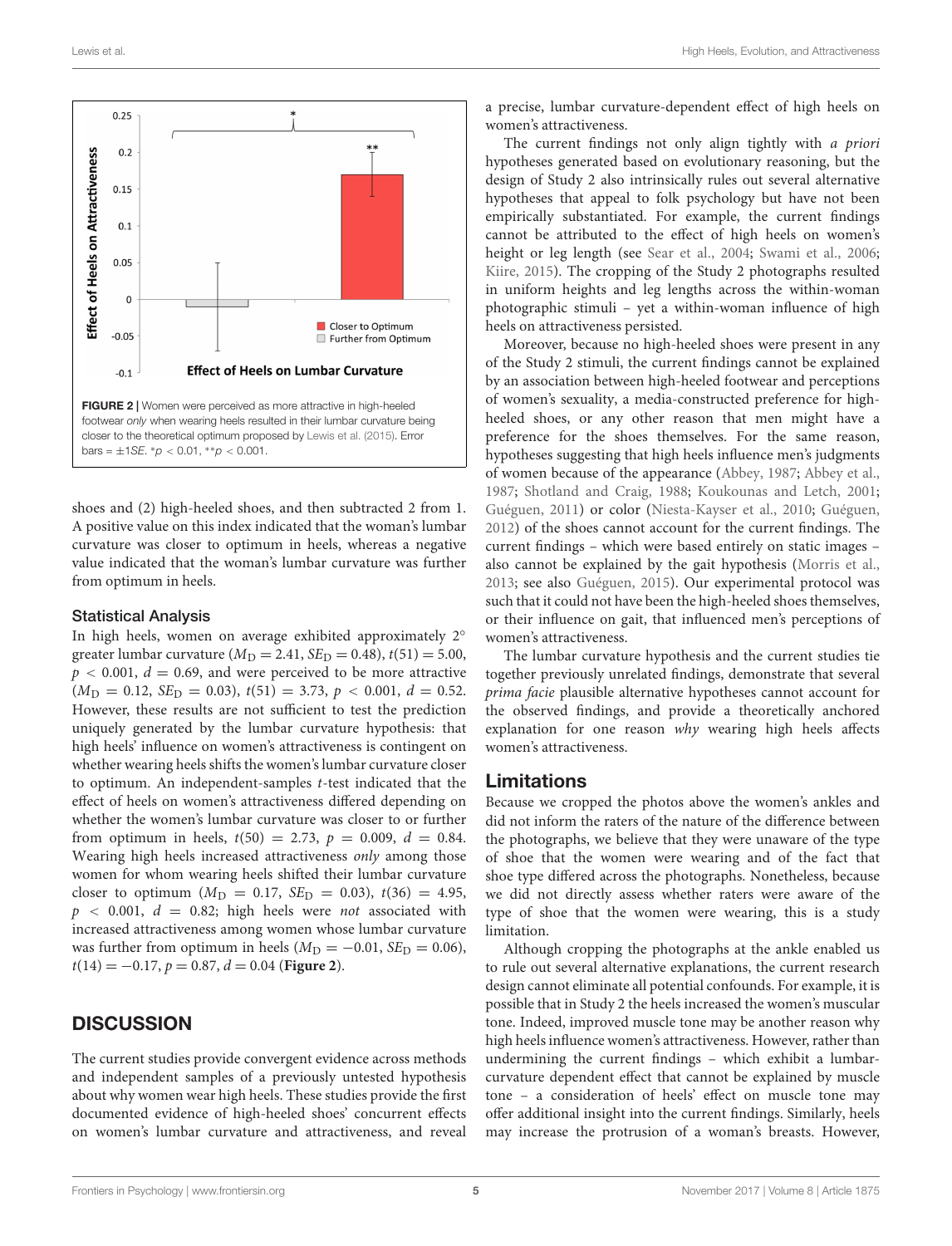like muscle tone, this cannot account for the precise, lumbar curvature-dependent effect of heels on attractiveness. Moreover, [Lewis et al.](#page-6-7) [\(2015\)](#page-6-7) demonstrated that stimuli that differed in lumbar curvature – but not breast protrusion – systematically differ in their attractiveness as a function of lumbar curvature. Future research may nonetheless benefit from attempting to disentangle these distinct potential influences of high heels on attractiveness. One possibility would be to employ photographic stimuli that present just the anterior or posterior of women's torsos. However, such stimuli might suffer from a lack of ecological validity; presenting only half of a woman's torso might be insufficient for activating the psychological mechanisms responsible for mate assessment. We await future research that disentangles these distinct potential influences on perceptions of attractiveness.

As predicted, heels increased attractiveness among women whose lumbar curvature was shifted closer to optimum by the shoes, but not among women whose lumbar curvature was shifted further from optimum. However, we might have expected the latter group of women to have exhibited a decrease in attractiveness in heels. Current findings indicate that, for these women, the shoes neither increased nor decreased their attractiveness – not what we would expect if the only effect of high heels on women's attractiveness were through lumbar curvature.

Our current leading interpretation for this apparently null effect of heels for women whose lumbar curvature was pushed further from optimum is that it reflects a trade-off between the negative effects of the shift in lumbar curvature and the positive effects on other influences on attractiveness, such as muscle tone. This, of course, can only be a speculation for now and represents an important future direction. We hope that future research can further disentangle these and other potential high heel-based influences on attractiveness. For now, it is important to note that if muscle tone were the only high heels-based influence on women's attractiveness, we should not observe the lumbar curvature-dependent effects we observed in this study. This indicates that muscle tone cannot fully account for these findings, and lumbar curvature must be at least part of the story.

## Future Directions

We hope that future research continues to investigate lumbar curvature as an important attractiveness cue—one that may provide information relevant to solving multiple distinct adaptive problems. [Lewis et al.](#page-6-7) [\(2015\)](#page-6-7) hypothesis was motivated by a consideration of the adaptive problem of a bipedal fetal load; ancestrally, a woman's angle of lumbar curvature would have been a reliable cue to her ability to solve pregnancyrelated adaptive problems. However, lumbar curvature may also communicate information about a woman's openness to mating advances; in many other mammalian species, lordosis behavior (i.e., arching of the lower back) is a signal of sexual proceptivity (see [Ågmo and Ellingsen,](#page-6-25) [2003\)](#page-6-25).

Recent research [\(Lewis,](#page-6-26) [2017;](#page-6-26) Lewis et al., in preparation) has shown that women's lumbar curvature increases in the presence of an attractive member of the opposite sex, an effect driven by women more strongly oriented toward short-term

mating. Although Lewis and colleagues did not establish whether this shift in lumbar curvature influenced men's perceptions of women's attractiveness or openness to mating advances, there are theoretical reasons to believe that it might. Ancestrally, if lordosis behavior was a cue to a woman's openness to mating advances, we should expect selection to have favored mechanisms in the male mind to attend to this type of behavior and to regulate perceptions of receptivity and attractiveness accordingly (e.g., see [Goetz et al.,](#page-6-27) [2012\)](#page-6-27).

Future research is therefore needed to disentangle whether selection favored the evolution of male psychological adaptations to attend to women's lumbar curvature as a cue to (1) the ability to solve pregnancy-related adaptive problems, (2) openness to mating advances, or (3) both. The possibility that lumbar curvature is a cue to both may help account for the large shift in lumbar curvature observed in the uncontrolled celebrity images (Study 1) relative to the lab-based (Study 2) images. In the labbased study in which female participants were assigned to wear heeled footwear, it is unlikely that they were signaling interest in mating. On the other hand, the images used in Study 1 were of celebrities who had elected to dress up in high heels. The women not only would have had their lumbar curvature shifted by the shoes, but their choice to wear high heels presumably reflected their motivation to enhance their physical appearance, which could include further behavioral arching of the back. We hope to see future work disentangle the pregnancy hypothesis (i.e., the hypothesis advanced by [Lewis et al.,](#page-6-7) [2015\)](#page-6-7) and the mating interest hypothesis – the hypothesis that lordosis behavior is a signal of mating interest in human females.

## **CONCLUSION**

The current studies illustrate how an evolutionary theoretical framework can move research toward a deeper understanding of the specific cues that influence humans' psychology of attractiveness. By working from the starting point of a specific adaptive problem and a reliable morphological cue to the ability to solve that problem, researchers can generate tight, theoretically anchored hypotheses about specific features that should be important attractiveness cues.

We hope that evolutionary research on human standards of attractiveness will proceed in this specific, systematic manner. It is known that men prioritize physical attractiveness worldwide in mate selection [\(Buss,](#page-6-28) [1989\)](#page-6-28), but progress hinges on identifying critical cues that make up attractiveness. Initial research in this area focused on broad categories such as cues to "health." However, being healthy requires the organism to solve a multitude of adaptive problems, each of which may be solved by different morphological structures with distinct observable cues. By anchoring attractiveness research in cues to the ability to solve specific adaptive problems, researchers can generate more precise hypotheses and predictions (see [Lewis et al.,](#page-6-29) [2017,](#page-6-29) p. 364). We hope that the current studies serve as a model example of this specific and systematic approach, and make a modest contribution to our understanding of human standards of attractiveness.